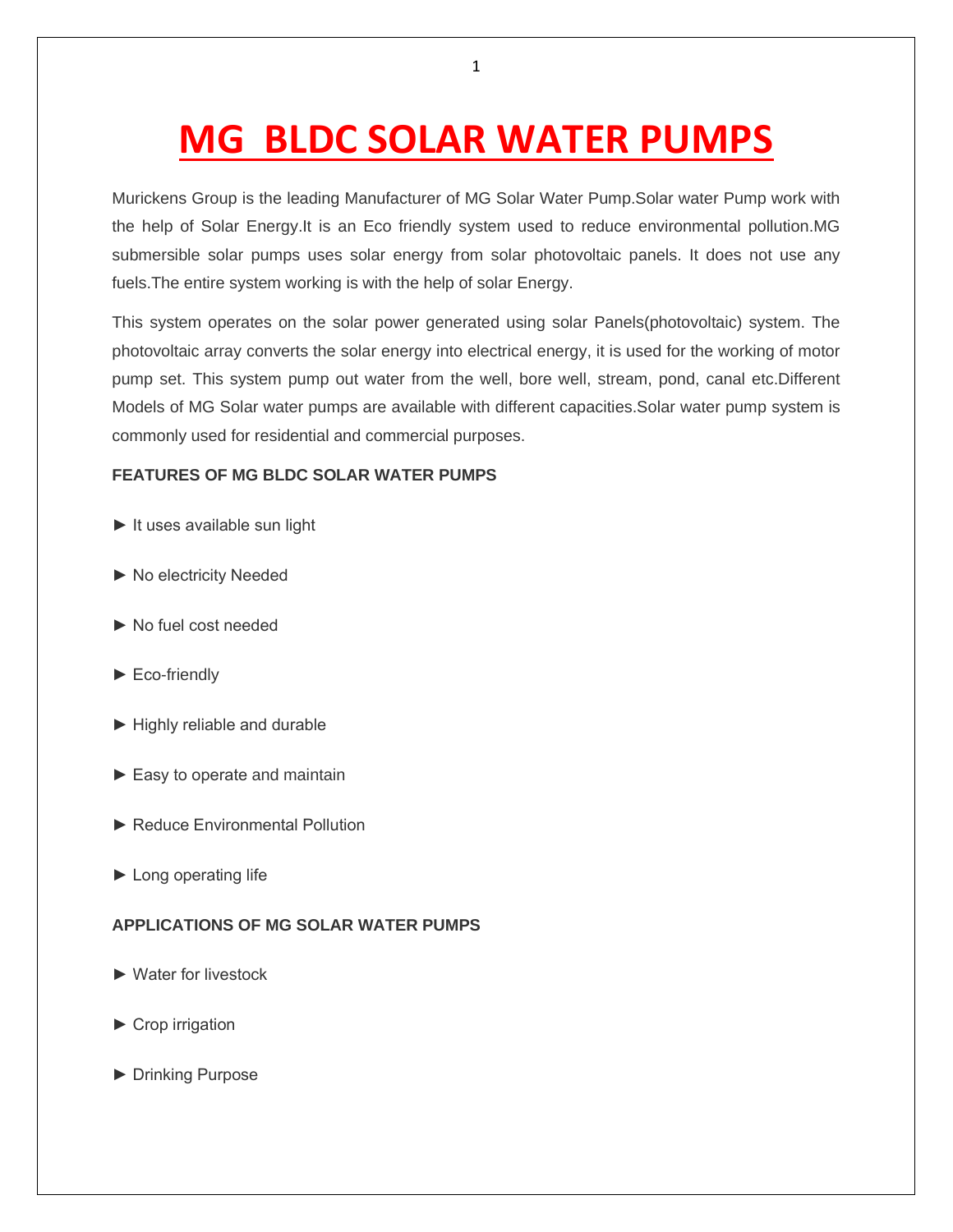

► Water supply

## **MG Solar Water Pump BLDC**

Murickens Group Mob: 9188323232 8281848484 www.solarkerala.com